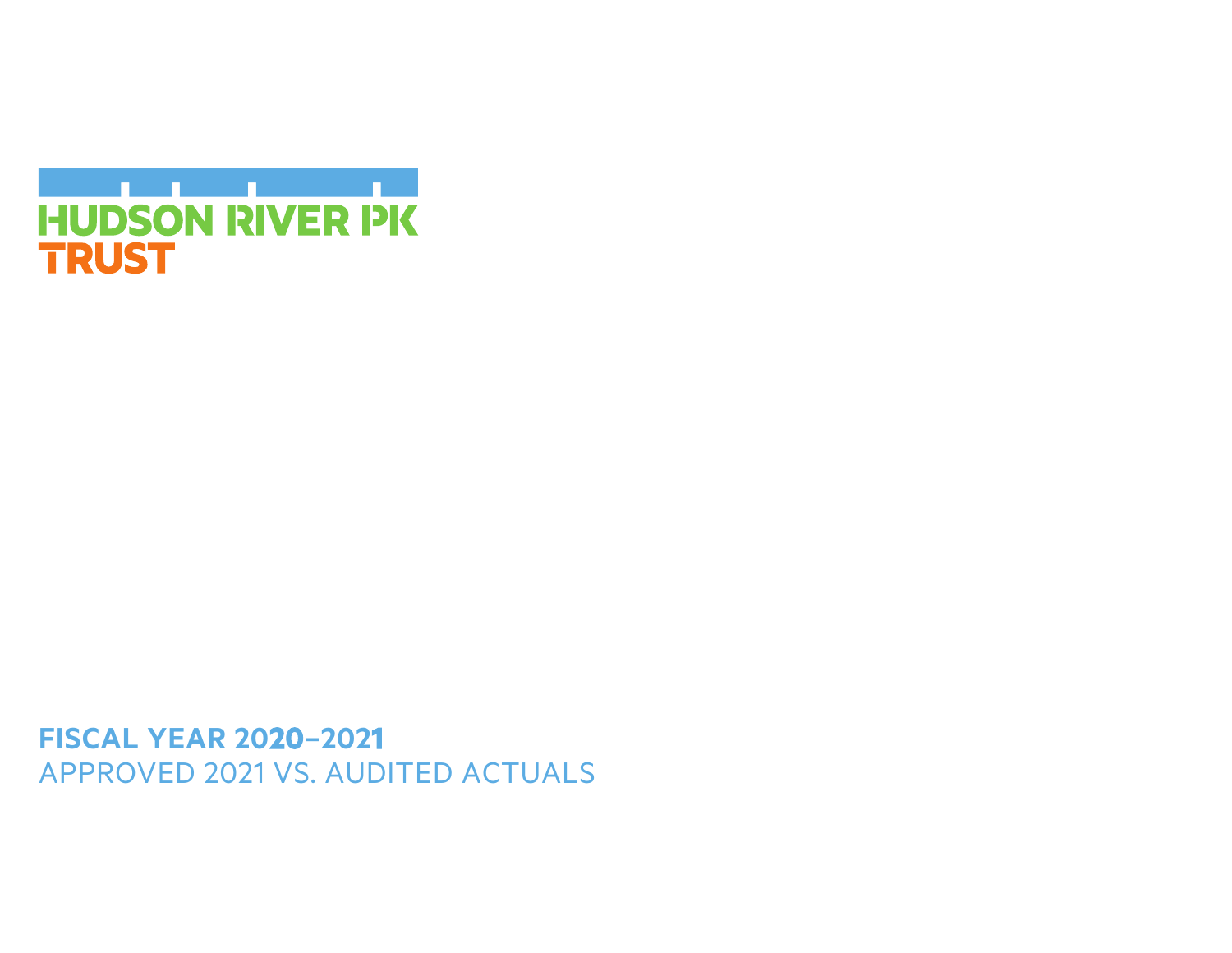## **SCHEDULE 1 TRUST OPERATING ACTIVITY BY BUDGET CATEGORIES**

|                                                 |   | 2021                 | 2021           |            | Variance Explanations if + /- 10% from 100% for 12 Mo. vs FY Budget |
|-------------------------------------------------|---|----------------------|----------------|------------|---------------------------------------------------------------------|
| <b>BUDGET CATEGORIES</b>                        |   | Note AUDITED ACTUALS | <b>BUDGET</b>  | <b>PCT</b> |                                                                     |
|                                                 |   |                      |                |            |                                                                     |
| OPERATING REVENUE                               |   | \$23.532.634         | \$28,105,324   |            | 84% See notes                                                       |
| SELF-GENERATED PORTION OF NON-OPERATING REVENUE | 2 | \$5,878,892          | \$2,052,872    |            | 286% See notes                                                      |
| <b>TOTAL REVENUE</b>                            |   | \$29,411,526         | \$30,158,196   | 98%        |                                                                     |
|                                                 |   |                      |                |            |                                                                     |
| DIRECT AND OTHER OPERATING EXPENSES             |   |                      |                |            |                                                                     |
| DIRECT PARK OPERATING EXPENSES                  |   |                      |                |            |                                                                     |
| EDUCATION AND PARK PROGRAMS                     | 3 | \$1,715,356          | \$2,721,646    |            | 63% In-person programming reduced due to COVID restrictions         |
| GROUNDS, FACILITIES & CAPITAL PLANT             |   | \$6,154,947          | \$8,059,841    |            | 76% Expenditures reduced due to COVID restrictions                  |
| PUBLIC SAFETY & SECURITY                        |   | \$3,068,995          | \$3,425,000    |            | 90% Within budget                                                   |
| <b>SANITATION</b>                               |   | \$1,542,336          | \$2,023,261    |            | 76% Expenditures reduced due to COVID                               |
| <b>UTILITIES</b>                                |   | \$1,484,128          | \$1,727,288    |            | 86% Expenditures reduced due to COVID                               |
| <b>INSURANCE</b>                                |   | \$4,851,943          | \$4,363,244    |            | 111% Higher than anticipated premium increase                       |
| TOTAL DIRECT PARK OPERATING EXPENSES            |   | \$18,817,706         | \$22,320,280   | 84%        |                                                                     |
|                                                 |   |                      |                |            |                                                                     |
| OTHER PARK OPERATING EXPENSES                   |   |                      |                |            |                                                                     |
| <b>PARKING EXPENSES</b>                         |   | \$1,322,296          | \$1,661,735    |            | 80% Expense reduction implemented during period of Covid closures   |
| ADMIN. SUPPORT & OVERHEAD EXPENSES              | 3 | \$5,365,904          | \$6,567,922    |            | 82% Expenditures reduced due to COVID                               |
| TOTAL OTHER PARK OPERATING EXPENSES             |   | \$6,688,200          | \$8,229,657    | 81%        |                                                                     |
|                                                 |   |                      |                |            |                                                                     |
| REIMBURSEABLE OPERATING EXPENSES                |   | (54,864,371)         | (54, 529, 304) |            | 107% Within budget                                                  |
|                                                 |   |                      |                |            |                                                                     |
| NET OPERATING EXPENSES                          |   | \$20,641,535         | \$26,020,633   | 79%        |                                                                     |
|                                                 |   |                      |                |            |                                                                     |
| <b>SURPLUS (DEFICIT)</b>                        |   | \$8,769,990          | \$4,137,563    | 212%       |                                                                     |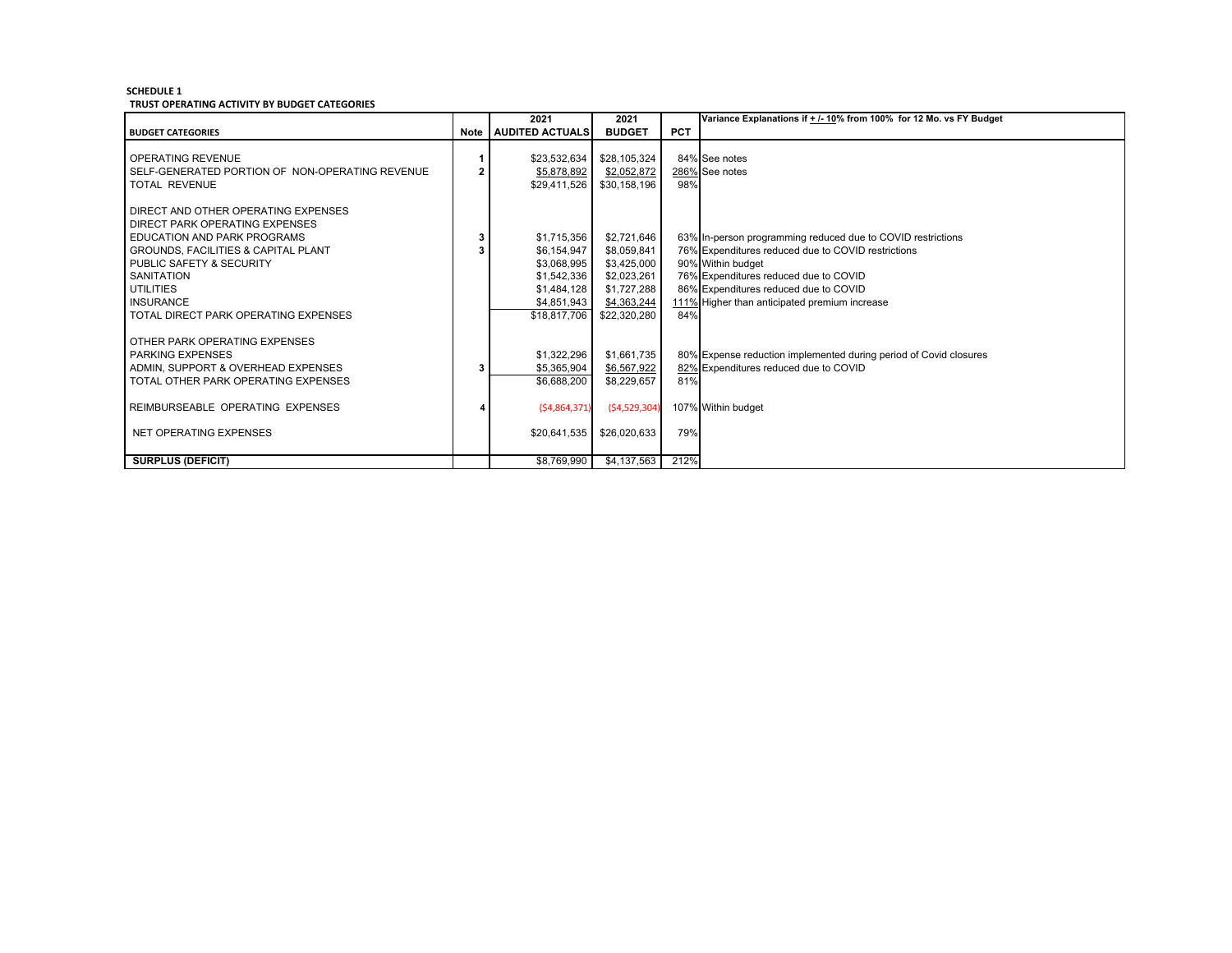## **SCHEDULE 2**

| SURPLUS (DEFICIT) AFTER CONSIDERATION OF CAPITAL MAINTENANCE (CAPm) & CAPITAL EQUIPMENT (CAPx)                                                                                                                                                                                          |  |                                                                                                      |                                                                                                        |     | Variance Explanations (if + /- 10% from 100% for 12 Mo. vs FY Budget                                                                                                                                                                                                                                                                              |
|-----------------------------------------------------------------------------------------------------------------------------------------------------------------------------------------------------------------------------------------------------------------------------------------|--|------------------------------------------------------------------------------------------------------|--------------------------------------------------------------------------------------------------------|-----|---------------------------------------------------------------------------------------------------------------------------------------------------------------------------------------------------------------------------------------------------------------------------------------------------------------------------------------------------|
|                                                                                                                                                                                                                                                                                         |  | 2021                                                                                                 | 2021                                                                                                   | PCT |                                                                                                                                                                                                                                                                                                                                                   |
| <b>BUDGET CATEGORIES</b>                                                                                                                                                                                                                                                                |  | Note   AUDITED ACTUALS                                                                               | <b>BUDGET</b>                                                                                          |     |                                                                                                                                                                                                                                                                                                                                                   |
| SURPLUS (DEFICIT) BEFORE CAPITAL MAINTENANCE AND CAPITAL EQUIPMENT                                                                                                                                                                                                                      |  | \$8,769,990                                                                                          | \$4,137,563                                                                                            |     | 212% Carry over from Schedule 1                                                                                                                                                                                                                                                                                                                   |
| <b>EQUIPMENT CAPX</b><br>UPLAND AND PARK PIERS CAPm<br>MARINE STRUCTURES OTHER THAN PIER 40 CAPm<br>PIER 40 CAPm<br>GROSS AMOUNT CAPx AND CAPM WITHOUT REIMBURSABLE<br>REIMBURSABLE CAPx AND CAPm FROM RESTRICTED FUNDS (NON-GOV)<br>REIMBURSABLE CAPx AND CAPm FROM GOV APPROPRIATIONS |  | \$959,528<br>\$1,848,248<br>\$407,262<br>\$32,514,791<br>\$35,729,829<br>\$24,038,447<br>\$4,937,899 | \$1,306,000<br>\$4,463,498<br>\$2,560,000<br>\$38,400,164<br>\$46,729,662<br>\$38,212,604<br>\$156,919 |     | 73% Equipment needs reduced due to some migration to cloud<br>41% Certain projects delayed due to COVID moratorium<br>16% Pier repairs delayed due to COVID moratorium<br>85% COVID moratorium delayed project components<br>63% Spending reduction due to COVID and change in funding source<br>3147% Increase reflects change in funding source |
| TOTAL REIMBURSABLE CAPX AND CAPm                                                                                                                                                                                                                                                        |  | \$28,976,347                                                                                         | \$38,369,523                                                                                           | 76% |                                                                                                                                                                                                                                                                                                                                                   |
| CAPX and Capm net of reimbursable                                                                                                                                                                                                                                                       |  | \$6,753,483                                                                                          | \$8,360,139                                                                                            | 81% |                                                                                                                                                                                                                                                                                                                                                   |
| SURPLUS (DEFICIT) AFTER CAPx AND CAPM WITHOUT REIMBURSABLE                                                                                                                                                                                                                              |  | ( \$26, 959, 839]                                                                                    | (\$42,592,099)                                                                                         | 63% |                                                                                                                                                                                                                                                                                                                                                   |
| SURPLUS (DEFICIT) AFTER CAPx AND CAPM NET OF REIMBURSABLE                                                                                                                                                                                                                               |  | \$2,016,507                                                                                          | (\$4,222,577)                                                                                          |     |                                                                                                                                                                                                                                                                                                                                                   |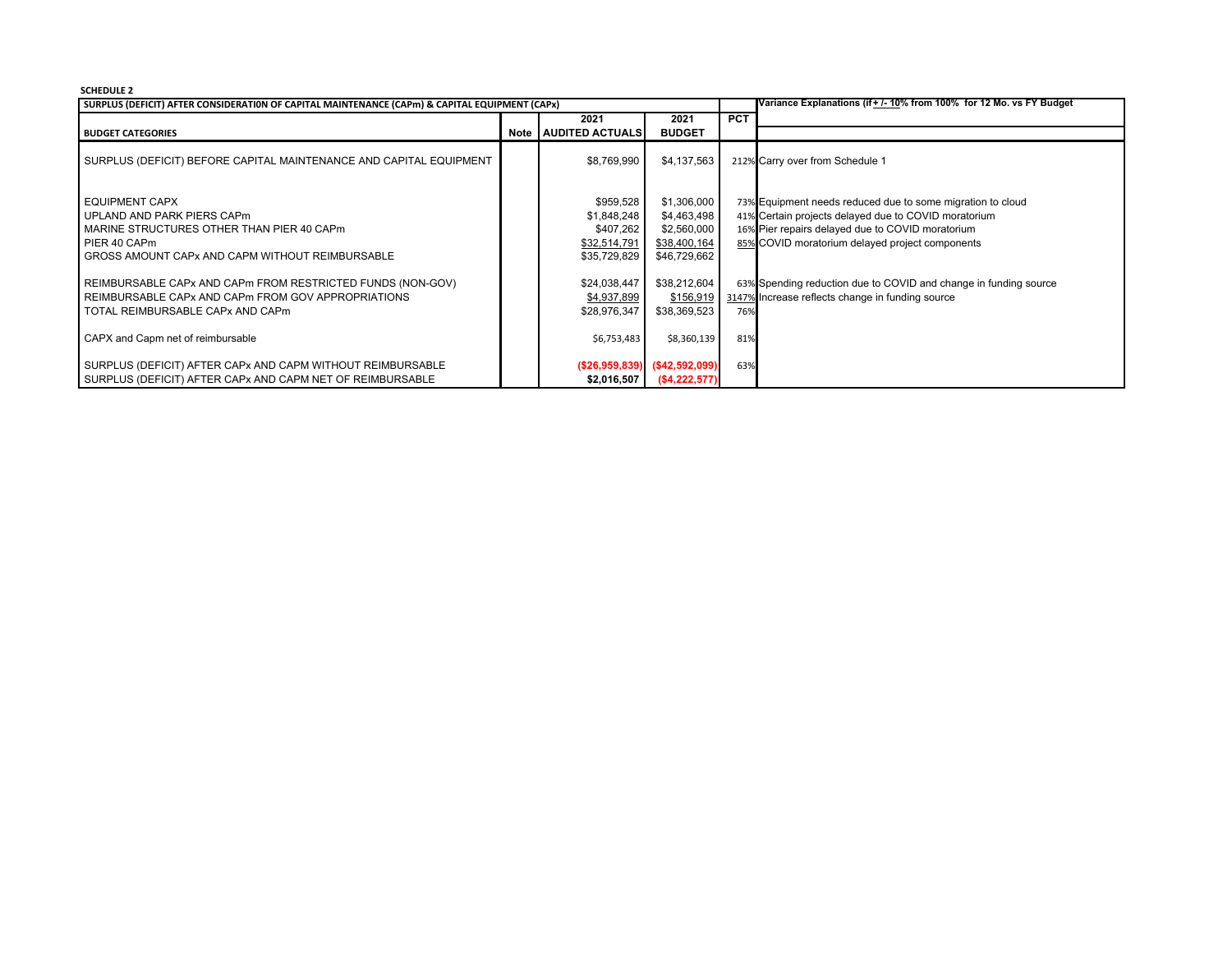## **SCHEDULE 3**

| SURPLUS (DEFICIT) AFTER NON-OPERATING COSTS    |        |                        |               |            |                                                                 |  |  |
|------------------------------------------------|--------|------------------------|---------------|------------|-----------------------------------------------------------------|--|--|
|                                                |        | 2021                   | 2020          |            | Variance Explanations Provided if + /- 10% from 100%            |  |  |
| <b>BUDGET CATEGORIES</b>                       | Note I | <b>AUDITED ACTUALS</b> | <b>BUDGET</b> | <b>PCT</b> |                                                                 |  |  |
| SURPLUS (DEFICIT) BEFORE CAPm AND CAPX         |        | \$8,769,990            | \$4,137,563   | 212%       |                                                                 |  |  |
| I NON-OPERATING EXPENSES                       |        |                        |               |            |                                                                 |  |  |
| OPEB AND ACCRUED PENSION LIABILITY             |        | \$7,922,623            | \$1,407,128   |            | 563% Non-cash actuarially determined increase in OPEB liability |  |  |
| DEPRECIATIONS AND AMORTIZATION                 |        | \$13,314,425           | \$12,448,937  |            | 107% Within budget                                              |  |  |
| TOTAL NON-OPERATING EXPENSES                   |        | \$21,237,048           | \$13,856,065  | 153%       |                                                                 |  |  |
| SURPLUS (DEFICIT) AFTER NON-OPERATING EXPENSES |        | (S12, 467, 058)        | (S9,718,502)  | 128%       |                                                                 |  |  |